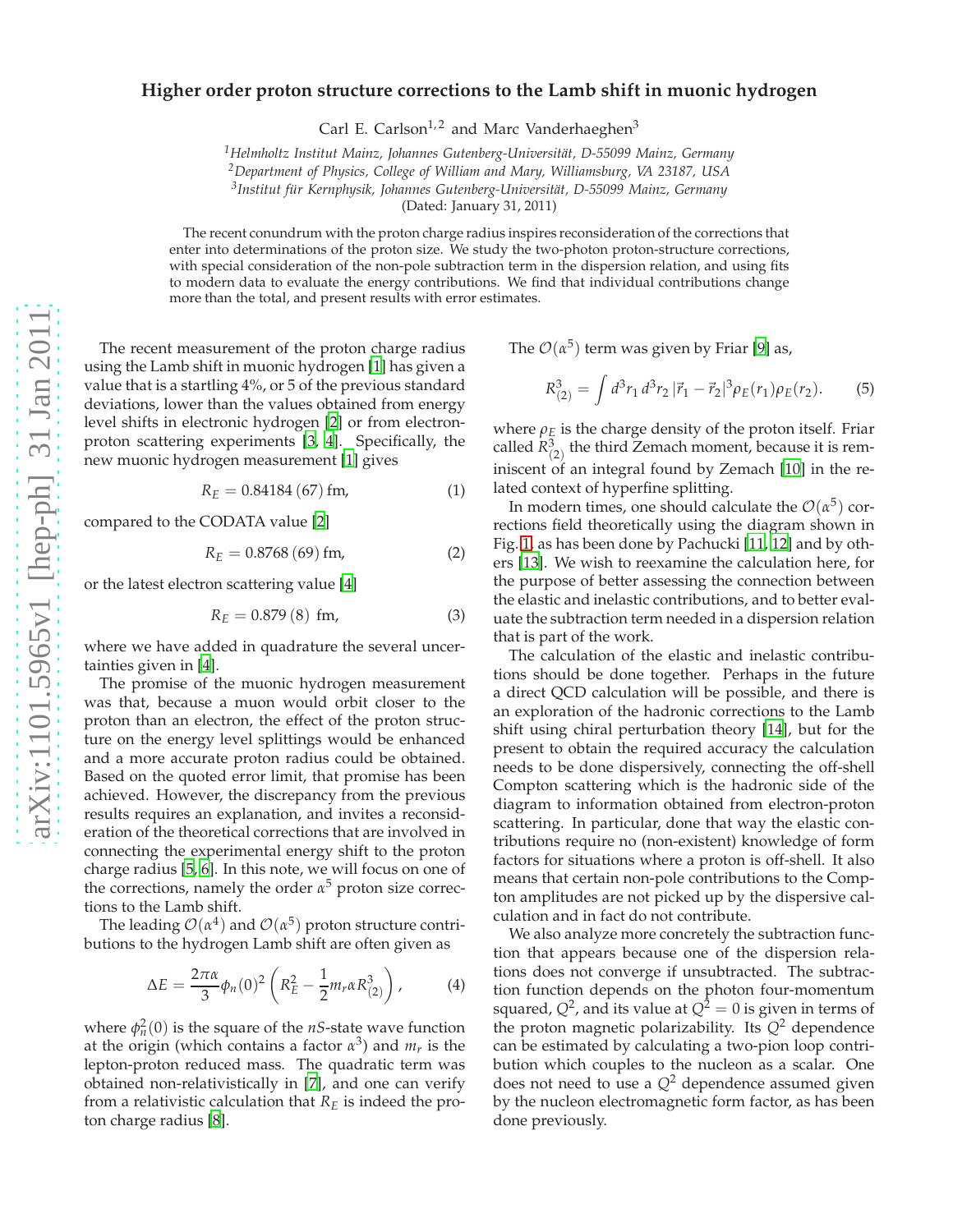

<span id="page-1-0"></span>FIG. 1: The box diagram for the  $\mathcal{O}(\alpha^5)$  corrections.

The Feynman diagram for the two-photon protonstructure correction to the Lamb shift is shown in Fig. [1.](#page-1-0) To the level of accuracy needed here, all external lines have zero three-momentum. The blob corresponds to off-shell forward Compton scattering, given in terms of the Compton tensor

$$
T^{\mu\nu}(p,q) = \frac{i}{8\pi M} \int d^4x \, e^{iqx} \langle p|Tj^{\mu}(x)j^{\nu}(0)|p \rangle
$$
  
=  $\left(-g^{\mu\nu} + \frac{q^{\mu}q^{\nu}}{q^2}\right) T_1(\nu, Q^2)$   
+  $\frac{1}{M^2} \left(p^{\mu} - \frac{p \cdot q}{q^2} q^{\mu}\right) \left(p^{\nu} - \frac{p \cdot q}{q^2} q^{\nu}\right) T_2(\nu, Q^2)$ , (6)

where  $q^2 = -Q^2$ ,  $v = p \cdot q/M$ , and *M* is the nucleon mass. A spin average is implied and the state normalization is  $\langle p|p'\rangle = (2\pi)^3 2\hat{E} \delta^3(\vec{p}-\vec{p}')$ . The functions  $T_{1,2}(\nu, q^2)$  are each even in  $\nu$  and their imaginary parts are related to the structure functions measured in electron or muon scattering by

Im 
$$
T_1(\nu, Q^2) = \frac{1}{4M} F_1(\nu, Q^2)
$$
,  
\nIm  $T_2(\nu, Q^2) = \frac{1}{4\nu} F_2(\nu, Q^2)$ , (7)

with  $\nu > 0$  and where  $F_{1,2}$  are standard [\[15\]](#page-3-14).

After doing a Wick rotation, where  $q_0 = iQ_0$  and  $\vec{Q} =$  $\vec{q}$ , one obtains the  $\mathcal{O}(\alpha^5)$  energy shift as

$$
\Delta E = \frac{8\alpha^2 m}{\pi} \phi_n^2(0) \int d^4 Q
$$
  
 
$$
\times \frac{(Q^2 + 2Q_0^2) T_1 (iQ_0, Q^2) - (Q^2 - Q_0^2) T_2 (iQ_0, Q^2)}{Q^4 (Q^4 + 4m^2 Q_0^2)},
$$
 (8)

where *m* is the lepton mass, and  $\phi_n^2(0) = m_r^3 \alpha^3 / (\pi n^3)$ with  $m_r = mM/(M+m)$ .

The *T<sup>i</sup>* are obtained using dispersion relations. Regge arguments [\[16\]](#page-3-15) suggest that  $T_2$  satisfies an unsubtracted dispersion relation in  $\nu$  at fixed  $Q^2$ , but that  $T_1$  will require one subtraction. Before proceeding, we will note that the Born terms, obtained from the elastic box and crossed box of Fig. [2](#page-1-1) and the vertex function  $\Gamma^{\mu}$  =

 $\gamma^{\mu}F_1(Q^2) + (i/2M)\sigma^{\mu\nu}q_{\nu}F_2(Q^2)$  for an incoming photon, are

$$
T_1^B(q_0, Q^2) = \frac{1}{4\pi M} \left\{ \frac{Q^4 G_M^2(Q^2)}{(Q^2 - i\epsilon)^2 - 4M^2 q_0^2} - F_1^2(Q^2) \right\},
$$
  

$$
T_2^B(q_0, Q^2) = \frac{MQ^2}{\pi (1 + \tau_p)} \frac{G_E^2(Q^2) + \tau_p G_M^2(Q^2)}{(Q^2 - i\epsilon)^2 - 4M^2 q_0^2},
$$
(9)

where  $\tau_p = Q^2/(4M^2)$ , and the electric and magnetic form factors are

$$
G_E(Q^2) = F_1(Q^2) - \tau_p F_2(Q^2),
$$
  
\n
$$
G_M(Q^2) = F_1(Q^2) + F_2(Q^2).
$$
\n(10)

The Born terms are reliable for obtaining the imaginary parts of the nucleon pole terms, but not reliable in general, since the given vertex assumes the incoming and outgoing nucleons are both on shell.

Calling the first term in  $T_1^B$  the pole term, one can split the whole of  $T_1$  into pole term and non-pole terms,

$$
T_1(q_0, Q^2) = T_1^{pole} + \overline{T}_1.
$$
 (11)

The pole term alone evidently allows an unsubtracted dispersion relation, and this term calculated from the dispersion relation simply reproduces itself. With a once subtracted dispersion relation for  $\overline{T}_1$ , one has

$$
T_1(q_0, Q^2) = T_1^{pole}(q_0, Q^2) + \overline{T}_1(0, Q^2)
$$
  
+ 
$$
\frac{q_0^2}{2\pi M} \int_{\nu_{th}}^{\infty} dv \frac{F_1(\nu, Q^2)}{\nu(\nu^2 - q_0^2)}.
$$
 (12)

The nucleon pole is isolated in  $T_1^{pole}$  $1<sup>4</sup>$  and the integral begins at the inelastic threshold  $v_{th} = (2Mm_{\pi} + m_{\pi}^2 + m_{\pi}^2)$  $(Q^2)/(2M)$ . Similarly, as  $T_2^B$  contains only a pole term,

$$
T_2(q_0, Q^2) = T_2^B(q_0, Q^2) + \frac{1}{2\pi} \int_{\nu_{th}}^{\infty} d\nu \frac{F_2(\nu, Q^2)}{\nu^2 - q_0^2}.
$$
 (13)

With

$$
\Delta E = \Delta E^{subt} + \Delta E^{inel} + \Delta E^{el} \,, \tag{14}
$$

we obtain

$$
\Delta E^{subt} = \frac{4\pi\alpha^2}{m} \phi_n^2(0) \int_0^\infty \frac{dQ^2}{Q^2} \frac{\gamma_1(\tau_\ell)}{\sqrt{\tau_\ell}} \overline{T}_1(0, Q^2) \,, \quad (15)
$$



<span id="page-1-1"></span>FIG. 2: Elastic contributions to the box diagram.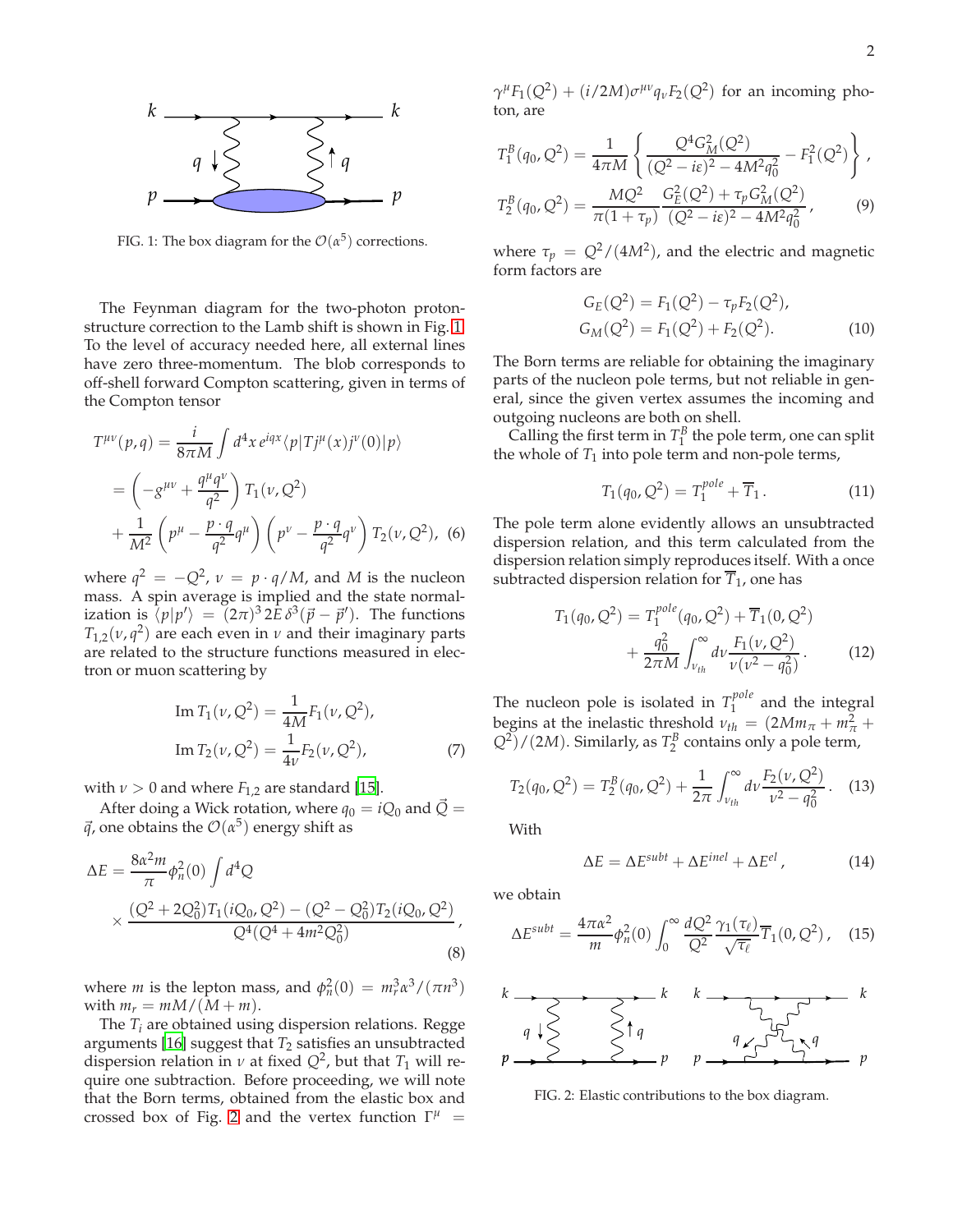$$
\Delta E^{inel} = -\frac{2\alpha^2}{mM} \phi_n^2(0) \int_0^\infty \frac{dQ^2}{Q^2} \times \int_{\nu_{th}}^\infty dv \left[ \frac{\tilde{\gamma}_1(\tau, \tau_\ell) F_1(\nu, Q^2)}{\nu} + \frac{\tilde{\gamma}_2(\tau, \tau_\ell) F_2(\nu, Q^2)}{Q^2/M} \right],
$$
\n(16)

$$
\Delta E^{el} = -\frac{\alpha^2 m}{M(M^2 - m^2)} \phi_n^2(0) \int_0^\infty \frac{dQ^2}{Q^2} \times \left\{ \left( \frac{\gamma_2(\tau_p)}{\sqrt{\tau_p}} - \frac{\gamma_2(\tau_\ell)}{\sqrt{\tau_\ell}} \right) \frac{G_E^2 + \tau_p G_M^2}{\tau_p (1 + \tau_p)} - \left( \frac{\gamma_1(\tau_p)}{\sqrt{\tau_p}} - \frac{\gamma_1(\tau_\ell)}{\sqrt{\tau_\ell}} \right) G_M^2 \right\},
$$
(17)

where  $\tau = \nu^2/Q^2$  and  $\tau_{\ell} = Q^2/(4m^2)$ . The auxiliary functions are

$$
\gamma_1(\tau) = (1 - 2\tau) \left( (1 + \tau)^{1/2} - \tau^{1/2} \right) + \tau^{1/2},
$$
  
\n
$$
\gamma_2(\tau) = (1 + \tau)^{3/2} - \tau^{3/2} - \frac{3}{2} \tau^{1/2}.
$$
\n(18)

Both are monotonically falling functions, reducing to 1 at  $τ = 0$  and falling like  $τ^{-1/2}$  at large *τ*. Also

$$
\widetilde{\gamma}_1(\tau, \tau_\ell) = \frac{1}{\tau_\ell - \tau} \Big( \sqrt{\tau_\ell} \gamma_1(\tau_\ell) - \sqrt{\tau} \gamma_1(\tau) \Big),
$$

$$
\widetilde{\gamma}_2(\tau, \tau_\ell) = \frac{1}{\tau_\ell - \tau} \left( \frac{\gamma_2(\tau)}{\sqrt{\tau}} - \frac{\gamma_2(\tau_\ell)}{\sqrt{\tau_\ell}} \right). \tag{19}
$$

The subtraction function  $\overline{T}(0,Q^2)$  has unphysical arguments, excepting the point  $Q^2 = 0$ . It comes from the excitation of the proton, and can at low *Q*<sup>2</sup> (and low *ν*, in general) be described using the electric  $(\alpha_E)$  and magnetic ( $β<sub>M</sub>$ ) polarizabilities and the effective Hamiltonian

$$
\mathcal{H} = -\frac{1}{2} 4\pi \alpha_E \vec{E}^2 - \frac{1}{2} 4\pi \beta_M \vec{B}^2.
$$
 (20)

For small *ν* and *Q*, this gives

$$
\lim_{\nu^2, Q^2 \to 0} \overline{T}_1(\nu, Q^2) = \frac{\nu^2}{e^2} (\alpha_E + \beta_M) + \frac{Q^2}{e^2} \beta_M.
$$
 (21)

The  $v^2$  term is shown to connect to known results in another context [\[17\]](#page-3-16), and the  $Q^2$  term was obtained by Pachucki [\[11\]](#page-3-10). With the above result, the integral over  $\overline{T}_1(0,Q^2)$  converges at the lower limit.

For higher  $Q^2$ , the subtraction function comes from non-nucleon-pole contributions, and the forward amplitude is dominated by low mass intermediate states. With the  $Q^2 \to 0$  limit fixed in terms of  $\beta_M$ , we estimate the  $Q^2$  dependence from pion loop contributions where the two-pion state has a scalar coupling to the nucleon, as illustrated in Fig. [3.](#page-2-0)

With standard Feynman rules for scalar QED and an effective *gSN*¯ *φ* †*φN* coupling for the lower vertex, one obtains from these terms

$$
\overline{T}^{\mu\nu} = \frac{g_S}{192\pi^3 m_\pi^2} \left( q^2 g^{\mu\nu} - q^\mu q^\nu \right) F_{loop}(Q^2) \,, \tag{22}
$$



<span id="page-2-0"></span>FIG. 3: Diagrams used for estimating the *Q*<sup>2</sup> dependence of the non-pole part of the subtraction term.

where, with  $\lambda = 4m_{\pi}^2/Q^2$ ,

$$
F_{loop}(Q^{2}) = \frac{3\lambda}{2} \left\{ \sqrt{1 + \lambda} \ln \frac{\sqrt{1 + \lambda} + 1}{\sqrt{1 + \lambda} - 1} - 2 \right\}
$$
  
= 
$$
\left\{ \frac{1 - \frac{Q^{2}}{10m_{\pi}^{2}} + \mathcal{O}(\frac{Q^{4}}{m_{\pi}^{2}})}{\frac{6m_{\pi}^{2}}{Q^{2}} \left( \ln \frac{Q^{2}}{m_{\pi}^{2}} - 2 \right) + \mathcal{O}(\frac{m_{\pi}^{4}}{Q^{4}}), \ Q \to \infty \right\}
$$
 (23)

We can identify  $\beta_M = \alpha g_S / 48 \pi^2 m_\pi^2$  , and obtain

<span id="page-2-1"></span>
$$
\overline{T}_1(0,Q^2) = \frac{\beta_M}{4\pi\alpha} Q^2 F_{loop}(Q^2) \,. \tag{24}
$$

The Particle Data Group gives [\[15](#page-3-14)],

$$
\beta_M = (1.9 \pm 0.5) \times 10^{-4} \text{ fm}^3. \tag{25}
$$

However, according to some recent analyses,

$$
\beta_M = \begin{cases} (4.0 \pm 0.7) \times 10^{-4} \text{ fm}^3 \quad [18] \\ (3.4 \pm 1.2) \times 10^{-4} \text{ fm}^3 \quad [19, 20] \,. \end{cases} \tag{26}
$$

Using the subtraction function from Eq. [\(24\)](#page-2-1), we find

$$
\Delta E^{subt} = 5.3 \,\mu\text{eV} \times \frac{\beta_M}{(3.4 \times 10^{-4} \,\text{fm}^3)}\,. \tag{27}
$$

Much of the support for the integral is at low *Q*<sup>2</sup> , being controlled by  $\gamma_1$  as well as by the  $Q^2$  dependence from the pion loop, and half the contributions to ∆*E subt* come from  $Q^2 \lesssim 0.04 \text{ GeV}^2$ , albeit with a long tail.<br> $R_1 f_1 = 0.64 \text{ GeV}^2$ 

Refs. [\[12\]](#page-3-11) and [\[21](#page-3-17)] found ∆*E subt* to be 1.8 and 2.3 *µ*eV, using  $\beta_M = 1.5$  and  $1.9 \times 10^{-4}$  fm<sup>3</sup>, respectively, and using a *Q*<sup>2</sup> falloff related to the nucleon electromagnetic form factor. For the same *βM*, our results are about 30% larger due to having flatter *Q*<sup>2</sup> falloff.

One can also consider inserting a form factor  $F_\pi$  for each incoming photon coupling to pions, modifying the subtraction function of Eq. [\(24\)](#page-2-1) by multiplying it with  $F_{\pi}(Q^2)^2$ . Obtaining  $F_{\pi}$  from the fit of [\[22\]](#page-3-18), we find  $\Delta E^{subt} = 3.8 \ \mu \text{eV}.$ 

The inelastic contributions depend on  $F_{(1,2)}(\nu, Q^2)$ , and good data in the low- $Q^2$  and resonance region is available from Jefferson Lab. Analytic representations of this data are given by Christy and Bosted [\[23](#page-3-19)], in a fit valid for  $0 < Q^2 < 8$  GeV<sup>2</sup> and *W* from threshold to 3.1 GeV, where *W* is the final hadronic mass for inelastic